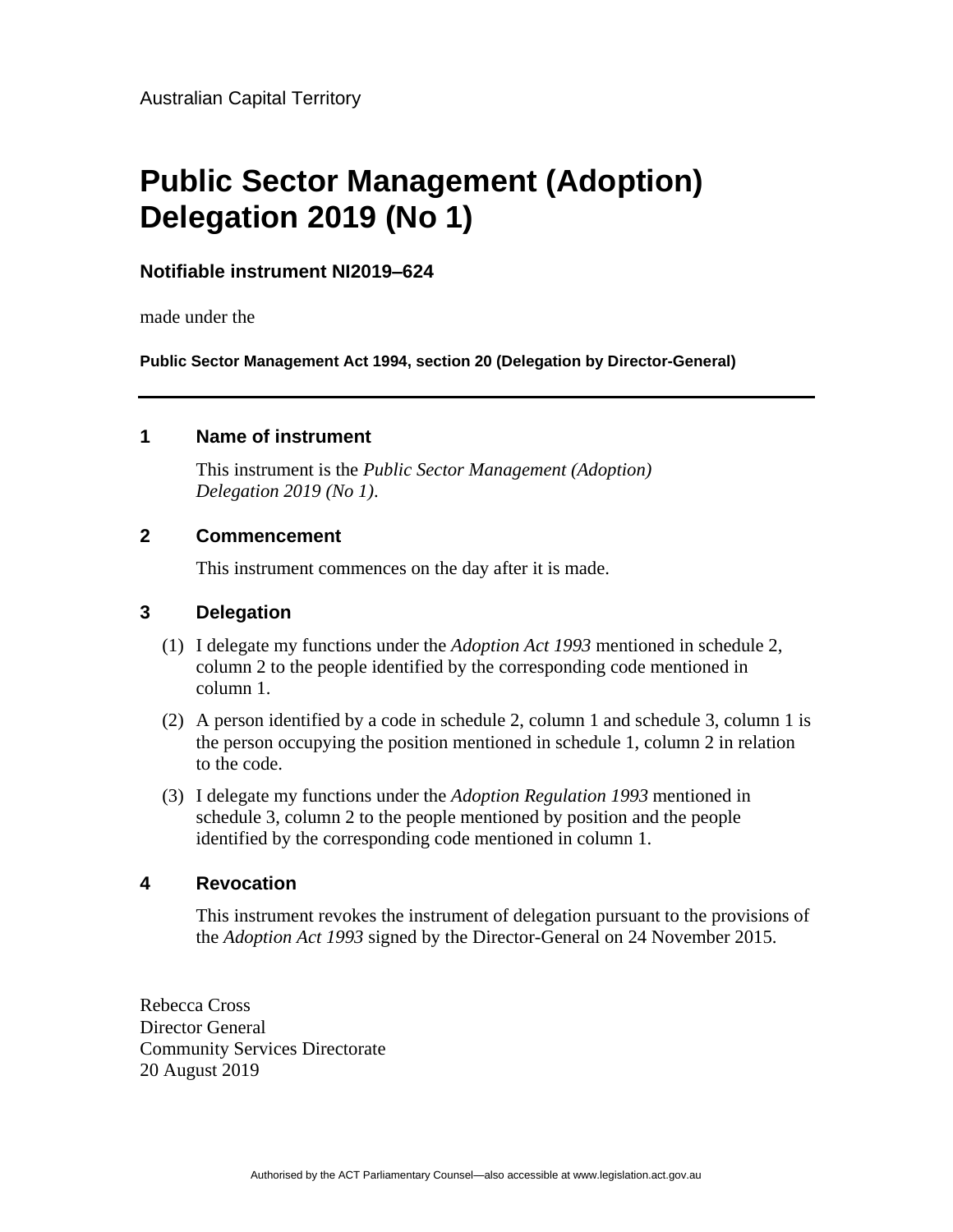# **Schedule 1 TABLE OF DELEGATIONS Child and Youth Protection Services**

| Column 1     | <b>Column 2</b>                                               |  |
|--------------|---------------------------------------------------------------|--|
| Code         | <b>Positions</b>                                              |  |
| A            | <b>Deputy Director-General</b>                                |  |
|              | Executive Group Manager, Children, Youth and Families         |  |
|              | Executive Senior Branch Manager, Children, Youth and Families |  |
| B            | Executive Branch Manager, Child and Youth Protection Services |  |
|              | Executive Branch Manager, Bimberi Residential Services        |  |
| $\mathsf{C}$ | Deputy Senior Manager, Bimberi Residential Services           |  |
|              | Senior Manager, Practice and Performance                      |  |
|              | Senior Manager, Legal Services                                |  |
|              | Senior Manager, North/South                                   |  |
|              | Senior Manager Client Management System (CYRIS)               |  |
| D            | Manager, Operations/Intake                                    |  |
|              | Manager, Operational Compliance and Support                   |  |
|              | Manager, Practice                                             |  |
|              | Manager, Performance                                          |  |
|              | Manager, Relationships Management                             |  |
|              | Manager, Therapeutic Assessment                               |  |
|              | <b>Placements Coordinator</b>                                 |  |
|              | <b>Principal Practitioner</b>                                 |  |
|              | <b>Principal Therapist</b>                                    |  |
|              | Senior Legal Officer                                          |  |
|              | Narrabundah House Manager                                     |  |
|              | Operations Manager, Bimberi Residential Services              |  |
|              | Programs and Services Manager, Bimberi Residential Services   |  |
|              | Family Engagement Officer, Bimberi Residential Services       |  |
| E            | <b>Team Leader</b>                                            |  |
|              | Team Leader, Operational Policy, Audit and Compliance         |  |
|              | Team leader, Case Analysis                                    |  |
|              | Team Leader, Therapeutic Assessment                           |  |
|              | Team Leader, Cultural Services                                |  |
|              | Practice Leader                                               |  |
|              | Relationship Coordinator                                      |  |
|              | Senior Project Officer                                        |  |
|              | <b>Senior Practitioner</b>                                    |  |
|              | <b>Executive Officer</b>                                      |  |
|              | Social Worker, Melaleuca Place                                |  |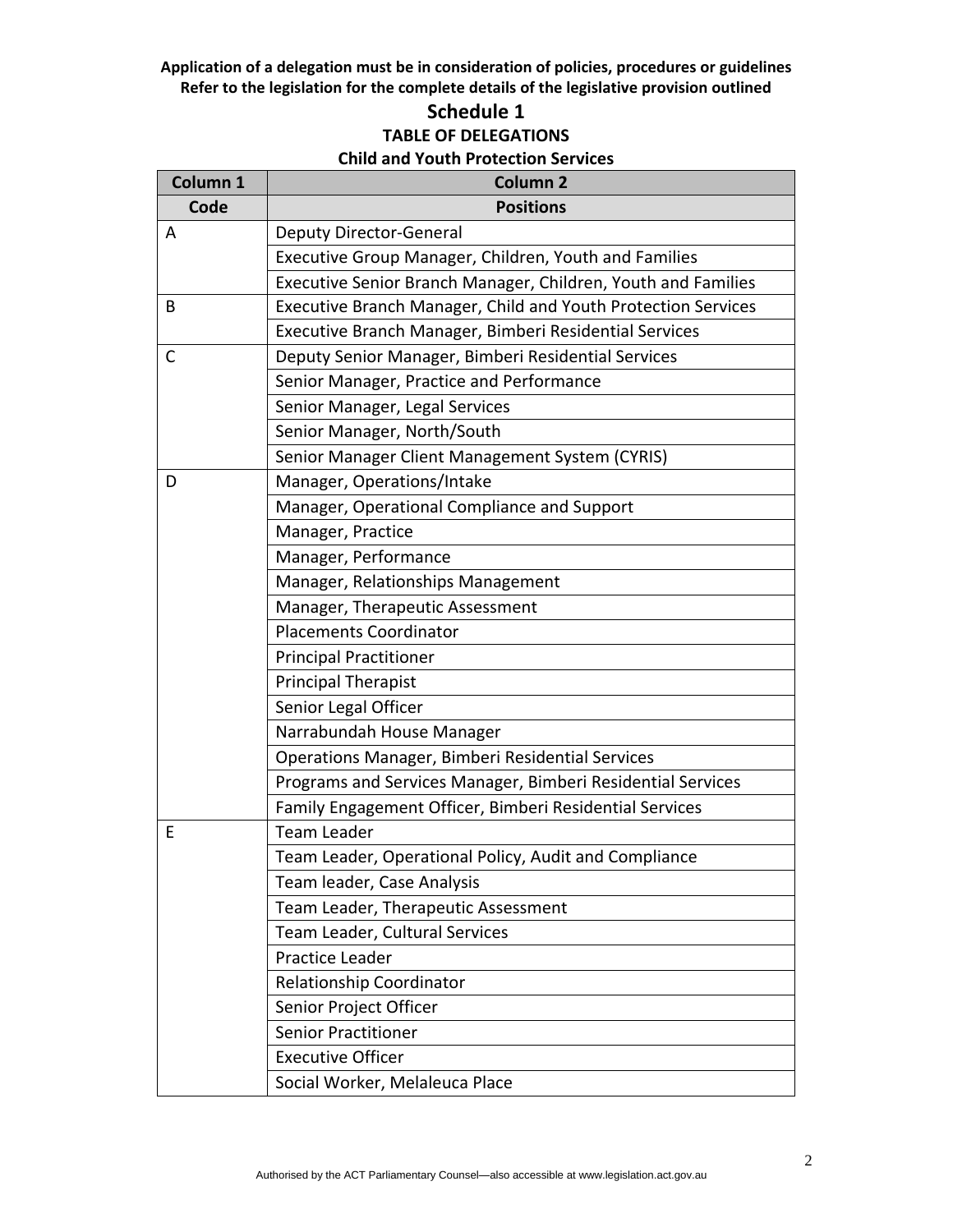| Column 1 | <b>Column 2</b>                                               |  |  |
|----------|---------------------------------------------------------------|--|--|
| Code     | <b>Positions</b>                                              |  |  |
|          | Psychologist, Melaleuca Place                                 |  |  |
|          | <b>Allocations and Quality Assurance</b>                      |  |  |
|          | <b>Operational Compliance Officer</b>                         |  |  |
|          | Legal Officer                                                 |  |  |
|          | <b>Case Conferencing Chair</b>                                |  |  |
|          | <b>IMPACT Program/Prenatal Liaison Officer</b>                |  |  |
|          | Liaison Officer - Child and Youth Protection Services         |  |  |
|          | Reportable Conduct Investigator                               |  |  |
|          | Unit Manager, Bimberi Residential Services                    |  |  |
| F        | Interstate Liaison Officer                                    |  |  |
|          | Audit and Compliance and Operational Policy Officer           |  |  |
|          | Case Manager                                                  |  |  |
|          | <b>Cultural Services Officer</b>                              |  |  |
|          | <b>Case Analysis Officers</b>                                 |  |  |
|          | <b>OneLink Liaison Officer</b>                                |  |  |
|          | Family Group Conference Facilitator                           |  |  |
|          | Intake Officer and Intake Coordinator                         |  |  |
|          | <b>Therapeutic Assessor</b>                                   |  |  |
|          | Team Leader, Bimberi Residential Services                     |  |  |
|          | Project Officer                                               |  |  |
|          | Sports and Recreation Officer, Bimberi Residential Services   |  |  |
|          | Facilities and Services Manager, Bimberi Residential Services |  |  |
|          | Business Manager, Bimberi Residential Services                |  |  |
|          | <b>Graduate Administrative Assistant</b>                      |  |  |
| G        | Manager, Operational Support                                  |  |  |
|          | Assistant Manager, Operational Support                        |  |  |
|          | <b>Executive Assistant</b>                                    |  |  |
|          | Integrated Management System and Projects Officer             |  |  |
|          | Client Management System Project Officer                      |  |  |
|          | Team Leader, Operational Support                              |  |  |
|          | <b>Operational Support Officer</b>                            |  |  |
|          | Case Aid                                                      |  |  |
|          | Training and Development Administration Officer               |  |  |
|          | <b>Operational Compliance Support Officer</b>                 |  |  |
|          | Allocations and Quality Assurance Officer                     |  |  |
|          | <b>Contract Data and Reporting Officer</b>                    |  |  |
|          | Legal Services Administration Officer                         |  |  |
|          | Youth Workers, Bimberi Residential Services                   |  |  |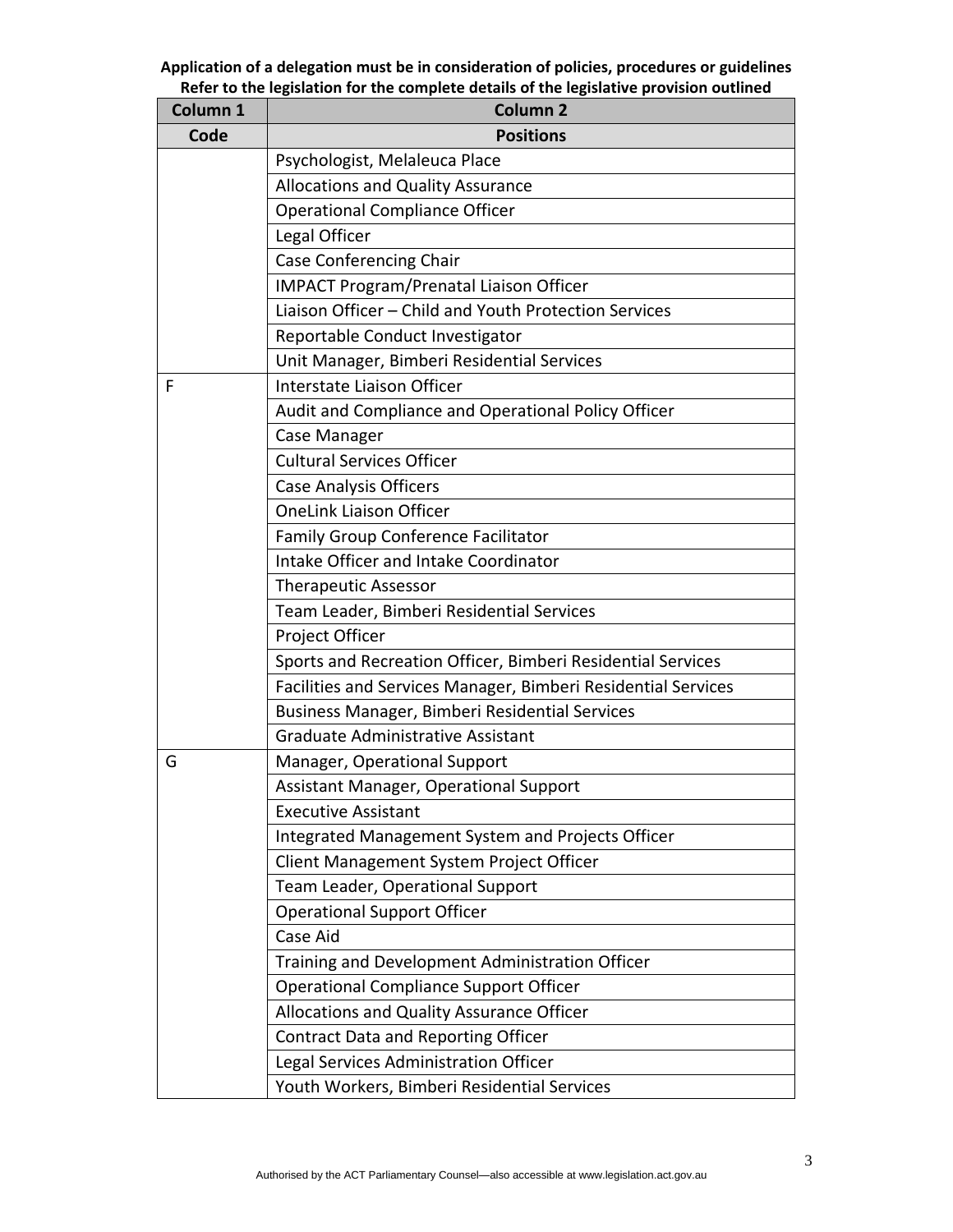| Column <sub>1</sub> | <b>Column 2</b>                                                |  |  |  |
|---------------------|----------------------------------------------------------------|--|--|--|
| Code                | <b>Positions</b>                                               |  |  |  |
|                     | Youth Worker, Narrabundah House                                |  |  |  |
|                     | Business Support Officer, Bimberi Residential Services         |  |  |  |
|                     | Administration Officer, Melaleuca Place                        |  |  |  |
|                     | Administrative Support, Bimberi Residential Services           |  |  |  |
|                     | Training and Development Officer                               |  |  |  |
|                     | Aboriginal and Torres Strait Islander Training and Development |  |  |  |
|                     | Officer                                                        |  |  |  |
|                     | Manager, Training and Workforce Development                    |  |  |  |
| н                   | Facilities and Services Officer, Bimberi Residential Services  |  |  |  |
|                     | <b>Business Intelligence Officer</b>                           |  |  |  |
|                     | <b>Senior Technical Specialist (CYRIS)</b>                     |  |  |  |
|                     | Senior Project Officer (CYRIS)                                 |  |  |  |
|                     | <b>Business Analyst (CYRIS)</b>                                |  |  |  |
|                     | Project Officer (CYRIS)                                        |  |  |  |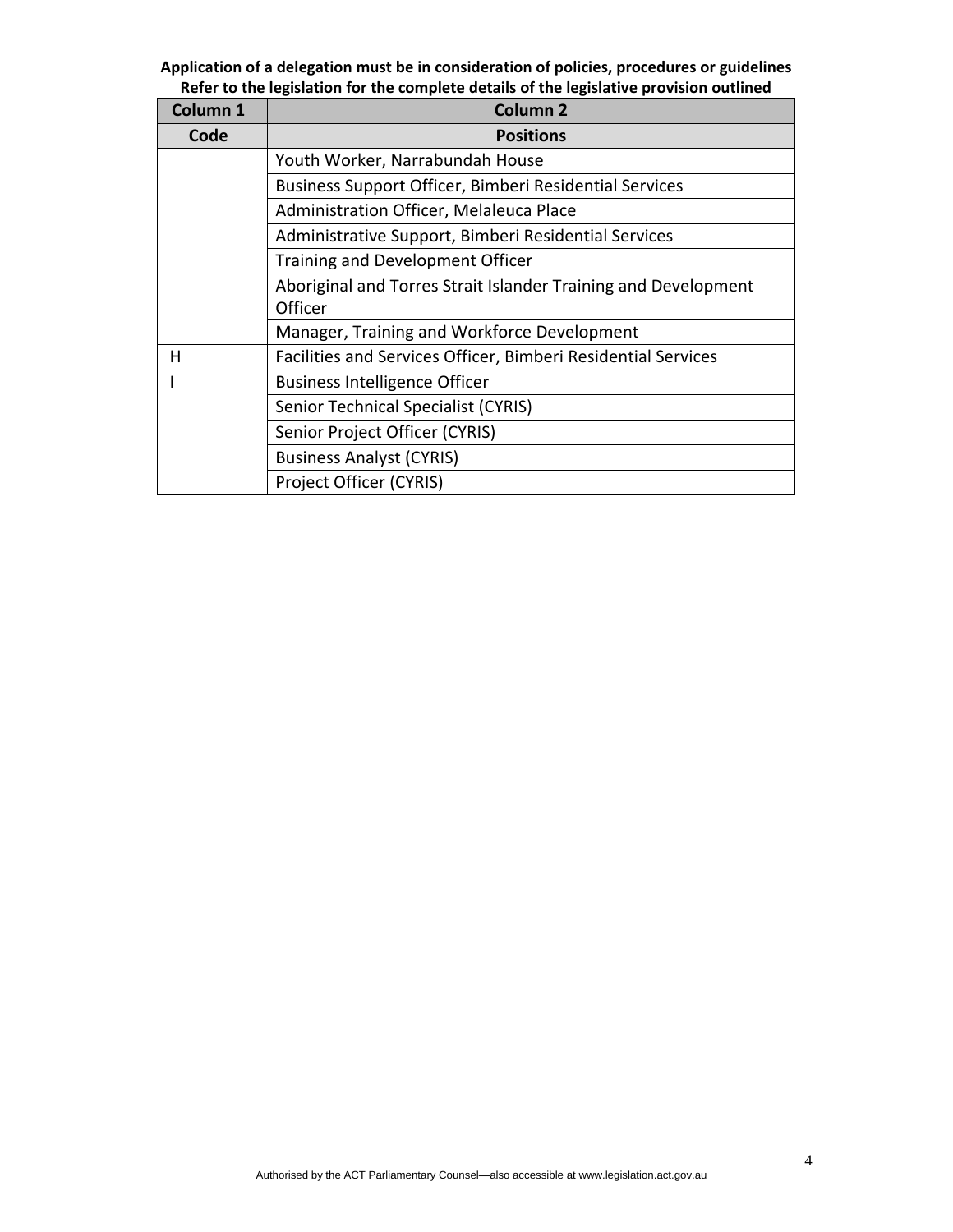#### **Adoption Act 1993**

**Note: The code mentioned in column 1 means the people occupying the positions identified in column 2 of schedule 1.**

| Column 1     |            | <b>Column 2</b>                                                    |  |
|--------------|------------|--------------------------------------------------------------------|--|
| Code         |            | <b>Delegated Provisions</b>                                        |  |
| A            | Subject:   | Aboriginal and Torres Strait Islander child or young person -      |  |
| B            |            | additional requirements.                                           |  |
| $\mathsf{C}$ |            |                                                                    |  |
| D            | Power      | Seek and consider submissions on behalf of Aboriginal or           |  |
| E            | and/or     | Torres Strait Islander people or organisations identified by the   |  |
| F            | function:  | director-general as providing support to an Aboriginal or          |  |
|              |            | Torres Strait Islander child, young person or their family.        |  |
|              |            |                                                                    |  |
|              | Reference: | section 6(b)                                                       |  |
| A            | Subject:   | Approval of suitable people                                        |  |
| B            |            |                                                                    |  |
| $\mathsf{C}$ | Power      | Receive applications for approval to be registered as suitable     |  |
| D            | and/or     | for the placement of a child or young person for adoption;         |  |
|              | function:  | Approve the application or refuse to approve the application       |  |
|              |            | having regard to the criteria set out in s39F (1) (c) of this Act. |  |
|              | Reference: | section 18                                                         |  |
| A            | Subject:   | Register of suitable people                                        |  |
| B            |            |                                                                    |  |
| $\mathsf{C}$ | Power      | Maintain a register of people wishing to adopt who have been       |  |
| D            | and/or     | approved, refused or whose approval has been withdrawn.            |  |
|              | function:  | Remove a person from the register if satisfied the person is no    |  |
|              |            | longer suitable having regard to section 39F (1) (c) or no longer  |  |
|              |            | resident in the ACT. Provide the person with written notice of     |  |
|              |            | the removal.                                                       |  |
|              |            |                                                                    |  |
|              | Reference: | section 19                                                         |  |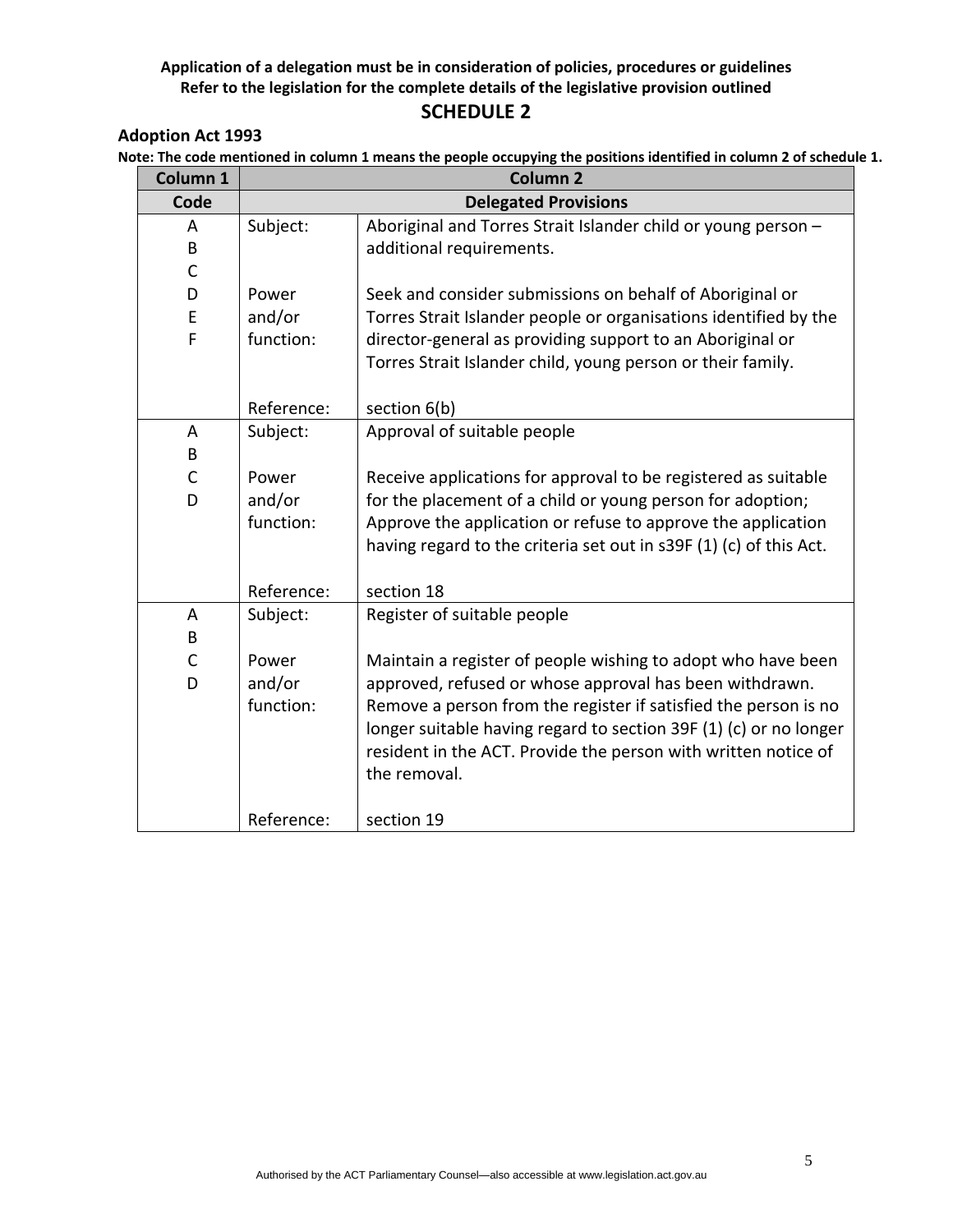| Column 1 |            | Column <sub>2</sub>                                              |  |
|----------|------------|------------------------------------------------------------------|--|
| Code     |            | <b>Delegated Provisions</b>                                      |  |
| A        | Subject:   | Consents of parents and guardians                                |  |
| В        |            |                                                                  |  |
|          | Power      | Subject to this division, an adoption order must not be made     |  |
|          | and/or     | for a child or young person unless consent to the adoption has   |  |
|          | function:  | been given by-                                                   |  |
|          |            | (a) If the child or young person has not previously been         |  |
|          |            | adopted, each parent of the child or young person and            |  |
|          |            | each guardian of the child or young person; or                   |  |
|          |            | (b) if the child or young person has previously been             |  |
|          |            | adopted - each adoptive parent of the child or young             |  |
|          |            | person and each guardian of the child or young person.           |  |
|          | Reference: | section $26(1)$                                                  |  |
| A        | Subject:   | Information for certain parents considering consent              |  |
| B        |            |                                                                  |  |
| C        | Power      | Offer information and counselling in accordance with this        |  |
| D        | and/or     | section, to a parent who is considering consenting to the        |  |
| E        | function:  | adoption of a child 28 days following the birth of a child or a  |  |
| F        |            | parent under the age 18 years considering consenting to the      |  |
|          |            | adoption of a child; and ensure the parent has access to         |  |
|          |            | independent legal advice.                                        |  |
|          |            |                                                                  |  |
|          | Reference: | section 27                                                       |  |
| A        | Subject:   | Revocation of consent                                            |  |
| B        |            |                                                                  |  |
| C        | Power      | Receive information from the registrar of the Court regarding a  |  |
| D        | and/or     | revocation of consent. Notify a person in writing when the       |  |
| E        | function:  | period to revoke the consent to the adoption of a child ends.    |  |
| F        |            |                                                                  |  |
|          | Reference: | section 31                                                       |  |
| A<br>B   | Subject:   | Access during revocation period                                  |  |
| С        | Power      | Provide written notice of a decision to refuse access to a child |  |
| D        | and/or     | where consent has been provided to adoption.                     |  |
| E        | function:  |                                                                  |  |
|          |            |                                                                  |  |
|          | Reference: | section $32(1)$                                                  |  |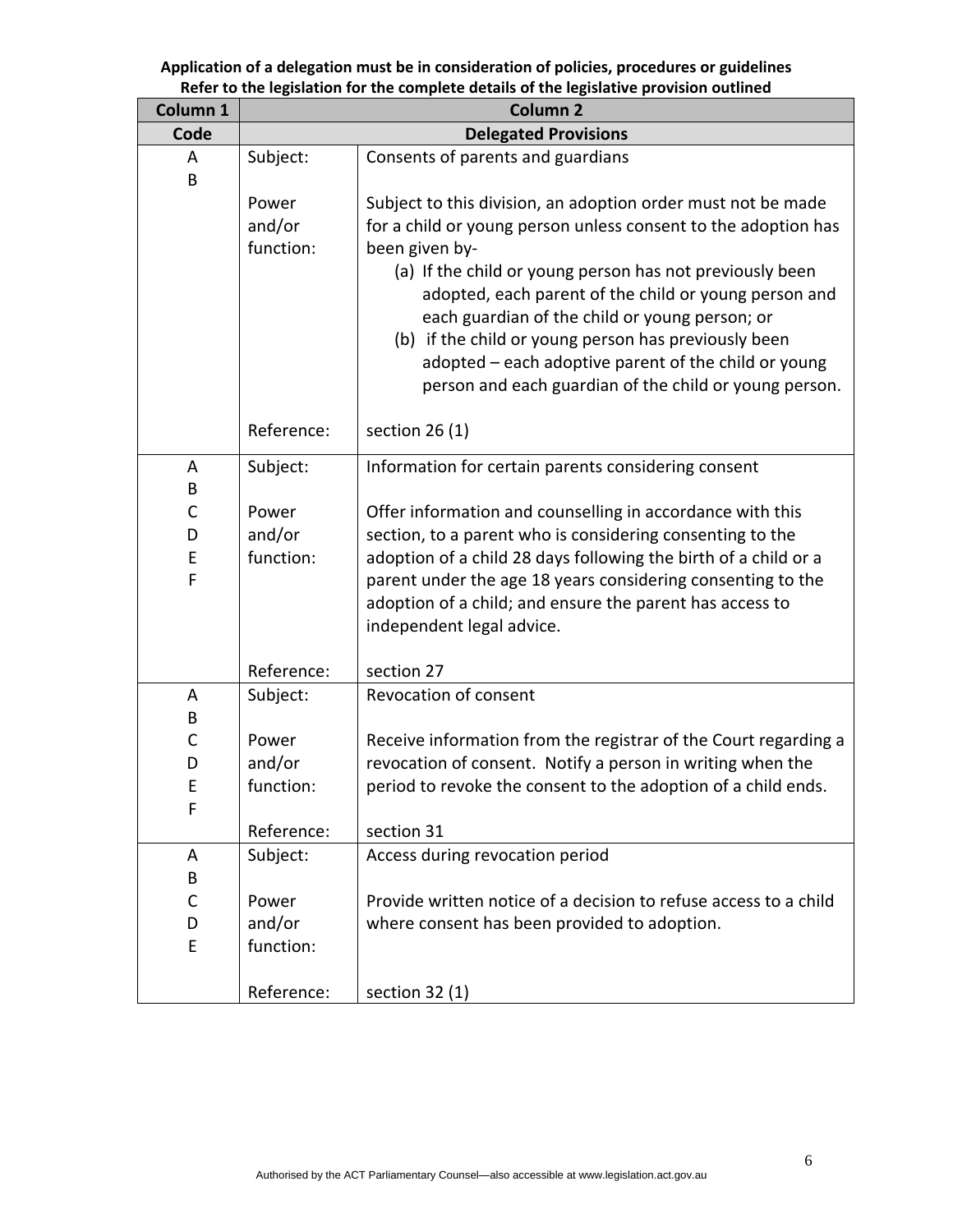| Column 1     | <b>Column 2</b> |                                                                  |
|--------------|-----------------|------------------------------------------------------------------|
| Code         |                 | <b>Delegated Provisions</b>                                      |
| A            | Subject:        | Dispensing with consent                                          |
| B            |                 |                                                                  |
| C            | Powers          | Make an application to dispense with the consent of a person.    |
| D            | and/or          | Provide a written report to the Court following an               |
| E            | functions:      | investigation of the basis of the application. Make an           |
| F            |                 | application to revoke a dispensation of consent order.           |
|              |                 |                                                                  |
|              | Reference       | section 35                                                       |
| A            | Subject:        | Placement of child or young person before adoption               |
| B            |                 |                                                                  |
| $\mathsf{C}$ | Power           | Place a child or young person in the care of a person who is on  |
| D            | and/or          | the register of suitable people and meets other requirements     |
| Ε            | function:       | as outlined in this section. Remove a child or young person      |
| F            |                 | from the care of a person with whom the child or young           |
|              |                 | person has been placed under this section if the person is no    |
|              |                 | longer on the suitable people register; the person is no longer  |
|              |                 | considered suitable to adopt according to criteria set out in    |
|              |                 | 39F (1) (c); or within a year of placement with a child or young |
|              |                 | person the person has not applied for an adoption order.         |
|              | Reference:      | section 35A (1) (2) (3)                                          |
| A            | Subject:        | Consultation with child or young person before deciding          |
| B            |                 | placement                                                        |
| C            |                 |                                                                  |
| D            | Power           | Before deciding about the placement of a child under s35A,       |
| E            | and/or          | give the child or young person with information as outlined in   |
| F            | function:       | this section and appropriate, taking into account the best       |
|              |                 | interests of the child or young person.                          |
|              |                 |                                                                  |
|              | Reference:      | section 35B                                                      |
| A            | Subject:        | Guardianship before adoption                                     |
| В            |                 |                                                                  |
| C            | Powers          | Exercise guardianship of the child or young person pending the   |
| D            | and/or          | making of an adoption order, the revocation of consent or a      |
| E            | function:       | Court order is made regarding the guardianship of the child.     |
| F            |                 |                                                                  |
|              | Reference:      | section $36(1)$                                                  |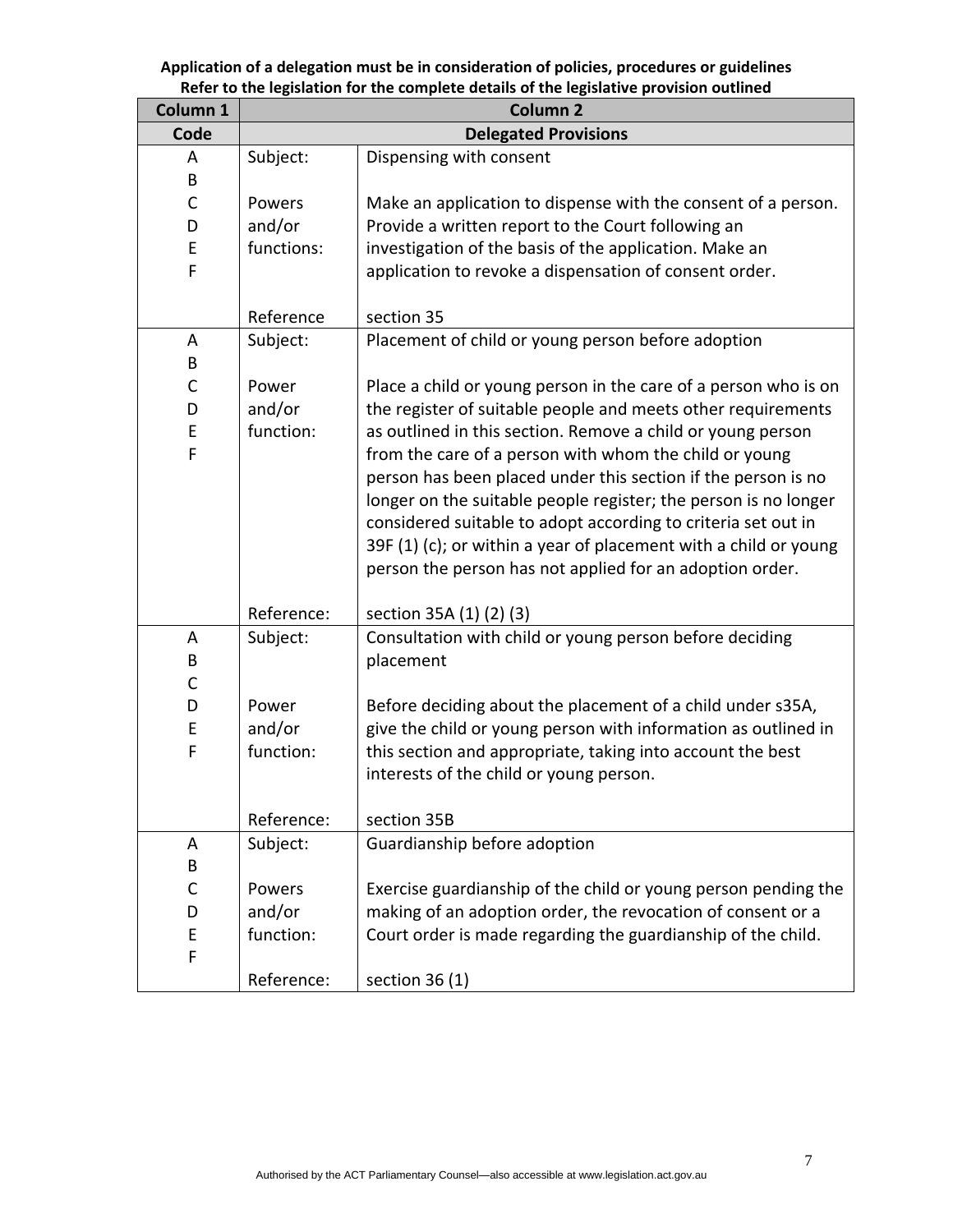| Column 1 | <b>Column 2</b> |                                                                 |  |
|----------|-----------------|-----------------------------------------------------------------|--|
| Code     |                 | <b>Delegated Provisions</b>                                     |  |
| A        | Subject:        | Guardianship of non-citizen child or young person               |  |
| B        |                 |                                                                 |  |
| C        | Powers          | Exercise guardianship of a child or young person brought from   |  |
| D        | and/or          | outside of Australia for the purpose of adoption in the ACT, or |  |
| Ε        | functions:      | adopted outside Australia if the adoption is not recognised     |  |
| F        |                 | under this Act.                                                 |  |
|          |                 |                                                                 |  |
|          | Reference:      | section 37 (2)                                                  |  |
| A        | Subject:        | Transfer of guardianship of child young person until adoption   |  |
| B        |                 |                                                                 |  |
| C        | Powers          | Declare the child or young person is under the guardianship of  |  |
| D        | and/or          | the director-general and exercise guardianship responsibilities |  |
| E        | functions:      | for the child or young person until the child or young person   |  |
|          |                 | turns 18 years, an adoption order is made or the court makes    |  |
|          |                 | an order regarding the guardianship of the child or young       |  |
|          |                 | person.                                                         |  |
|          |                 | Request of another State or Territory authority that they       |  |
|          |                 | assume guardianship of the child or young person with a view    |  |
|          |                 | to adoption in that State or Territory.                         |  |
|          |                 | Make financial arrangements with an authority referred to in    |  |
|          |                 | subsection (1) or (4) while the child or young person is in the |  |
|          |                 | guardianship of the director-general or that authority.         |  |
|          |                 | Make arrangements for the return of the child or young          |  |
|          |                 | person who is under the guardianship of the director-general    |  |
|          |                 | to his or her former custody.                                   |  |
|          |                 |                                                                 |  |
|          | Reference:      | section 38 (1) (2) (4) (7) and (8)                              |  |
| A        | Subject:        | Review of status of child or young person released for          |  |
| В        |                 | adoption                                                        |  |
| C        |                 |                                                                 |  |
| D        | Power           | Apply to the court for an order when a child or young person    |  |
| E        | and/or          | has not been placed for adoption or adopted within one year     |  |
|          | function:       | after being placed for adoption and the required consents       |  |
|          |                 | have been given.                                                |  |
|          |                 |                                                                 |  |
|          | Reference:      | section $39(1)$                                                 |  |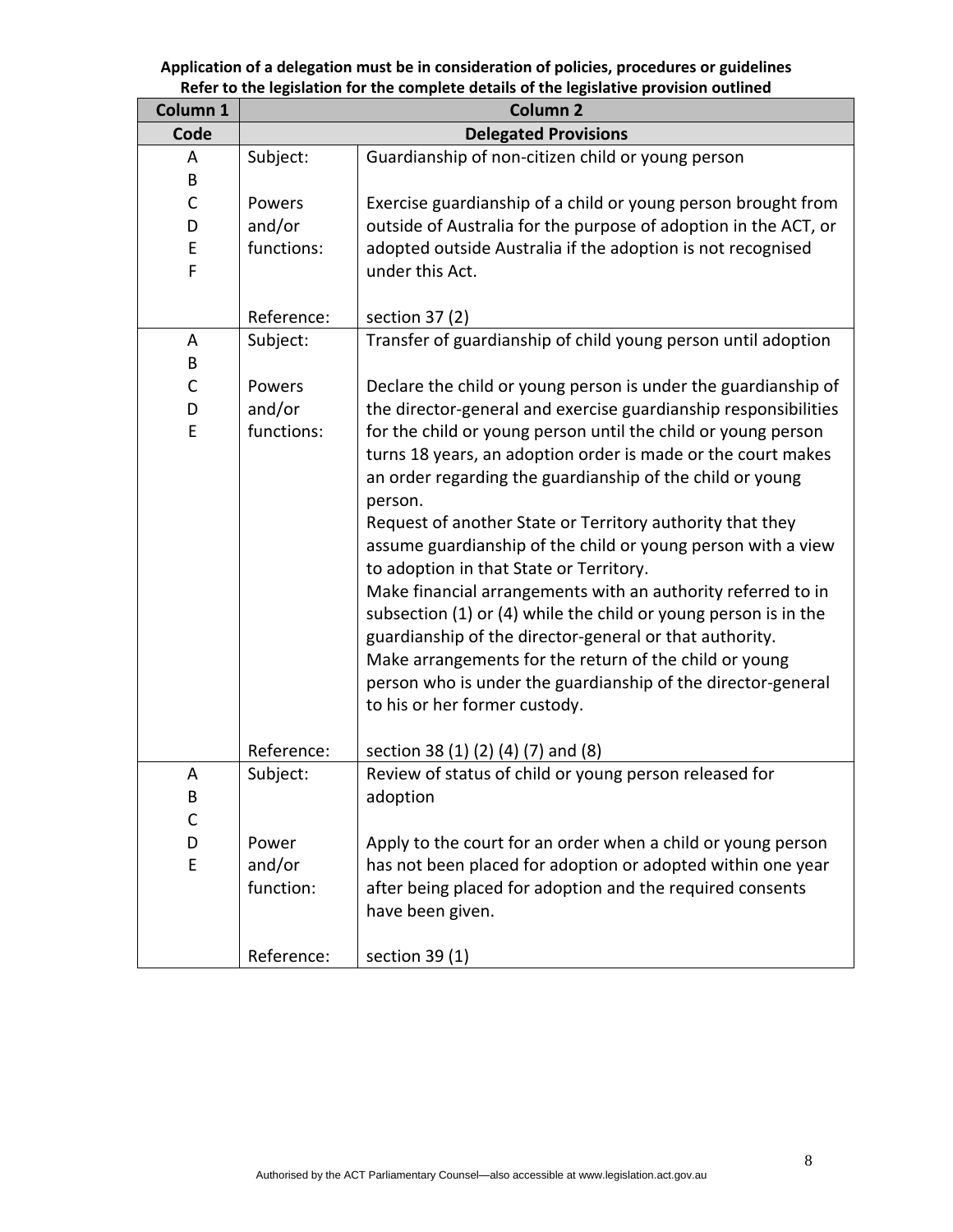| Column 1    |            | <b>Column 2</b>                                                 |
|-------------|------------|-----------------------------------------------------------------|
| Code        |            | <b>Delegated Provisions</b>                                     |
| A           | Subject:   | Report on proposed adoption                                     |
| В           |            |                                                                 |
| $\mathsf C$ | Power      | Provision of a written report to the Court concerning the       |
| D           | and/or     | circumstances of the child or young person; and information     |
|             | function:  | about the proposed adoption and an adoption plan.               |
|             |            |                                                                 |
|             | Reference: | section 39D                                                     |
| A           | Subject:   | Notification to director-general of adoption order              |
| В           |            |                                                                 |
| C           | Power      | Receive in writing from the Registrar of the Court the making   |
| D           | and/or     | of an adoption order.                                           |
| E           | function:  |                                                                 |
| F           |            |                                                                 |
|             | Reference: | section 39J                                                     |
| A           | Subject:   | Discharge of adoption order                                     |
| В           |            |                                                                 |
| $\mathsf C$ | Power      | Apply as a prescribed person for the Court to make an order     |
| D           | and/or     | discharging an adoption order.                                  |
|             | function:  |                                                                 |
|             | Reference: |                                                                 |
|             |            | section 39L (1)                                                 |
| A<br>В      | Subject:   | Report to discharge an adoption order                           |
| С           | Power      | Investigate and provide a written report to the court on the    |
| D           | and/or     | circumstances leading to an application for a discharging order |
|             | function:  | from the Court.                                                 |
|             |            |                                                                 |
|             |            |                                                                 |
|             | Reference: | section 39L (4)                                                 |
| Α           | Subject:   | Adoption order subject to certain conditions                    |
| B           |            |                                                                 |
| $\mathsf C$ | Power      | Receive information from adoptive parents as required by a      |
| D           | and/or     | Court order subject to conditions specified in this section.    |
| E           | function:  |                                                                 |
| F           |            |                                                                 |
|             | Reference: | section 40 (d)                                                  |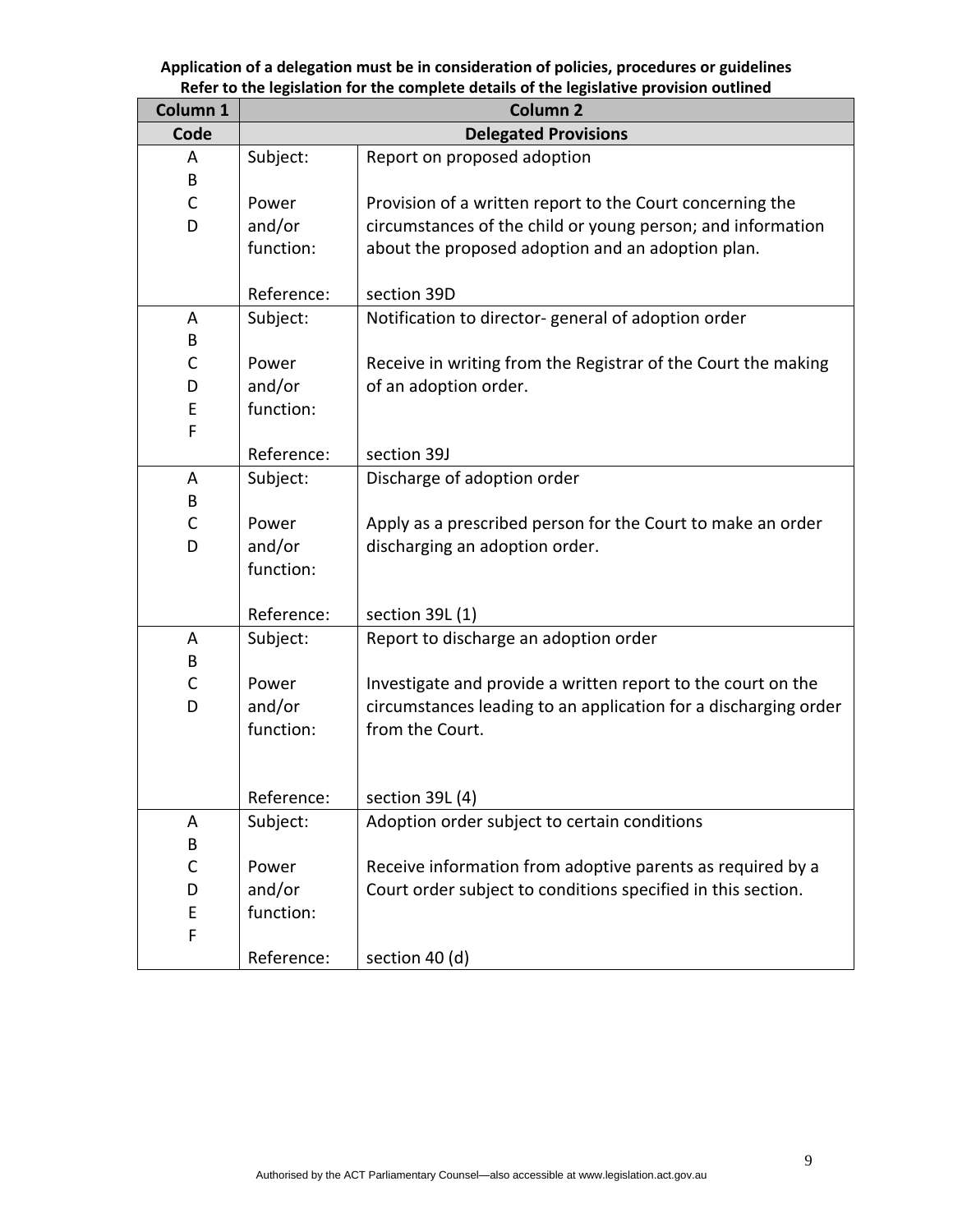| Column 1     |            | <b>Column 2</b>                                                   |
|--------------|------------|-------------------------------------------------------------------|
| Code         |            | <b>Delegated Provisions</b>                                       |
| A            | Subject:   | Amendment of adoption condition                                   |
| B            |            |                                                                   |
| $\mathsf{C}$ | Power      | Prepare a report for the amendment of a condition of the          |
| D            | and/or     | adoption order.                                                   |
|              | function:  |                                                                   |
|              |            |                                                                   |
|              | Reference: | section $41(2)$                                                   |
| A            | Subject:   | Names of adopted child or young person                            |
| B            |            |                                                                   |
| $\mathsf C$  | Power      | Provision of a written report to the court if an adoptive parent  |
| D            | and/or     | applies for an order to change a child's or young person's given  |
|              | function:  | name.                                                             |
|              | Reference: |                                                                   |
|              |            | section $45(4)$                                                   |
| A<br>B       | Subject:   | Bequest by will to unascertained adopted person                   |
| C            | Power      | Upon written request of the Public Trustee, make inquiries to     |
| D            | and/or     | ascertain the name and address of the beneficiary of a will or if |
| E            | function:  | the beneficiary has died, the date of death and inform the        |
|              |            | Public Trustee. Inquiries include examination of the director-    |
|              |            | general's records or making a request to a private adoption       |
|              |            | agency or other body or person to ascertain the name or           |
|              |            | address of the beneficiary.                                       |
|              |            |                                                                   |
|              | Reference: | section 48 (2) and (3)                                            |
| A            | Subject:   | State central authority                                           |
| B            |            |                                                                   |
|              | Power      | Inform the Commonwealth central authority that the director-      |
|              | and/or     | general is the State central authority for the ACT for the        |
|              | function:  | purposes of the Convention, article 6 (2); and the address and    |
|              |            | functions of the State central authority for the ACT.             |
|              |            |                                                                   |
|              | Reference: | section 55 $(2)$                                                  |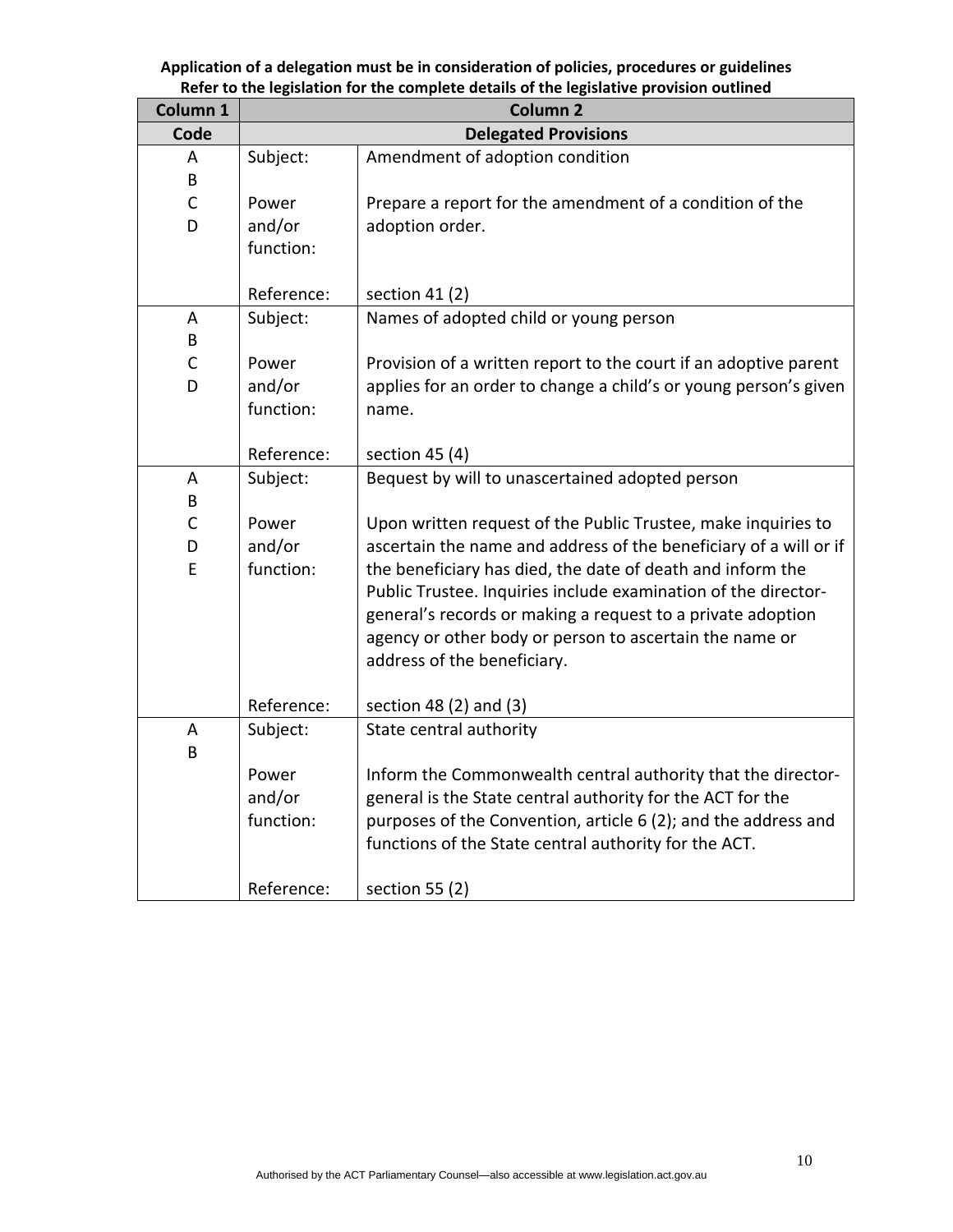| Column 1                                   |                                                                                                                                              | erer to the regionation for the complete actumb or the regionalise provision outline<br><b>Column 2</b>                                                                                                                                                                                                                                                                                                                                                                                                                                                                                                                            |
|--------------------------------------------|----------------------------------------------------------------------------------------------------------------------------------------------|------------------------------------------------------------------------------------------------------------------------------------------------------------------------------------------------------------------------------------------------------------------------------------------------------------------------------------------------------------------------------------------------------------------------------------------------------------------------------------------------------------------------------------------------------------------------------------------------------------------------------------|
| Code                                       |                                                                                                                                              | <b>Delegated Provisions</b>                                                                                                                                                                                                                                                                                                                                                                                                                                                                                                                                                                                                        |
| A                                          | Subject:                                                                                                                                     | Functions of state central authority                                                                                                                                                                                                                                                                                                                                                                                                                                                                                                                                                                                               |
| B                                          |                                                                                                                                              |                                                                                                                                                                                                                                                                                                                                                                                                                                                                                                                                                                                                                                    |
| $\mathsf{C}$                               | Powers                                                                                                                                       | Perform the duties of a central authority under the                                                                                                                                                                                                                                                                                                                                                                                                                                                                                                                                                                                |
| D                                          | and/or                                                                                                                                       | Convention; and exercise all of the powers of a central                                                                                                                                                                                                                                                                                                                                                                                                                                                                                                                                                                            |
| E                                          | functions:                                                                                                                                   | authority under the Convention except for functions of the                                                                                                                                                                                                                                                                                                                                                                                                                                                                                                                                                                         |
| F                                          |                                                                                                                                              | Commonwealth central authority under the Family law (Hague                                                                                                                                                                                                                                                                                                                                                                                                                                                                                                                                                                         |
|                                            |                                                                                                                                              | Convention on Intercountry Adoption) Regulations 1998                                                                                                                                                                                                                                                                                                                                                                                                                                                                                                                                                                              |
|                                            |                                                                                                                                              | (Cwth).                                                                                                                                                                                                                                                                                                                                                                                                                                                                                                                                                                                                                            |
|                                            |                                                                                                                                              |                                                                                                                                                                                                                                                                                                                                                                                                                                                                                                                                                                                                                                    |
|                                            | Reference:                                                                                                                                   | section 56 $(1)$                                                                                                                                                                                                                                                                                                                                                                                                                                                                                                                                                                                                                   |
| A                                          | Subject:                                                                                                                                     | Report on child for intercountry adoption                                                                                                                                                                                                                                                                                                                                                                                                                                                                                                                                                                                          |
| B                                          |                                                                                                                                              |                                                                                                                                                                                                                                                                                                                                                                                                                                                                                                                                                                                                                                    |
| $\mathsf C$                                | Powers                                                                                                                                       | Prepare a written report for the court as outlined in this                                                                                                                                                                                                                                                                                                                                                                                                                                                                                                                                                                         |
|                                            |                                                                                                                                              |                                                                                                                                                                                                                                                                                                                                                                                                                                                                                                                                                                                                                                    |
|                                            |                                                                                                                                              |                                                                                                                                                                                                                                                                                                                                                                                                                                                                                                                                                                                                                                    |
|                                            |                                                                                                                                              |                                                                                                                                                                                                                                                                                                                                                                                                                                                                                                                                                                                                                                    |
|                                            |                                                                                                                                              |                                                                                                                                                                                                                                                                                                                                                                                                                                                                                                                                                                                                                                    |
|                                            |                                                                                                                                              |                                                                                                                                                                                                                                                                                                                                                                                                                                                                                                                                                                                                                                    |
|                                            |                                                                                                                                              |                                                                                                                                                                                                                                                                                                                                                                                                                                                                                                                                                                                                                                    |
|                                            |                                                                                                                                              |                                                                                                                                                                                                                                                                                                                                                                                                                                                                                                                                                                                                                                    |
|                                            |                                                                                                                                              |                                                                                                                                                                                                                                                                                                                                                                                                                                                                                                                                                                                                                                    |
|                                            |                                                                                                                                              |                                                                                                                                                                                                                                                                                                                                                                                                                                                                                                                                                                                                                                    |
|                                            |                                                                                                                                              |                                                                                                                                                                                                                                                                                                                                                                                                                                                                                                                                                                                                                                    |
|                                            |                                                                                                                                              |                                                                                                                                                                                                                                                                                                                                                                                                                                                                                                                                                                                                                                    |
|                                            |                                                                                                                                              |                                                                                                                                                                                                                                                                                                                                                                                                                                                                                                                                                                                                                                    |
|                                            |                                                                                                                                              |                                                                                                                                                                                                                                                                                                                                                                                                                                                                                                                                                                                                                                    |
|                                            |                                                                                                                                              |                                                                                                                                                                                                                                                                                                                                                                                                                                                                                                                                                                                                                                    |
|                                            |                                                                                                                                              |                                                                                                                                                                                                                                                                                                                                                                                                                                                                                                                                                                                                                                    |
|                                            |                                                                                                                                              |                                                                                                                                                                                                                                                                                                                                                                                                                                                                                                                                                                                                                                    |
|                                            |                                                                                                                                              |                                                                                                                                                                                                                                                                                                                                                                                                                                                                                                                                                                                                                                    |
|                                            | Reference:                                                                                                                                   |                                                                                                                                                                                                                                                                                                                                                                                                                                                                                                                                                                                                                                    |
| D<br>A<br>B<br>$\mathsf{C}$<br>D<br>A<br>B | and/or<br>functions:<br>Reference:<br>Subject:<br>Powers<br>and/or<br>functions:<br>Reference:<br>Subject:<br>Powers<br>and/or<br>functions: | section and provide the report to the Court, the central<br>authority of the Convention country where the prospective<br>adoptive parent or parents are habitually resident.<br>section 57A (1) and (2)<br>Issue of adoption compliance certificate<br>Issue an adoption compliance certificate as State central<br>authority if an adoption order is made under section 57 or 57B<br>of this Act.<br>section 57C<br>Refusal to recognise adoption or decision<br>Apply to the court for a declaration that an adoption or<br>decision made in accordance with the Convention, article 27 is<br>not recognised.<br>section 57G (1) |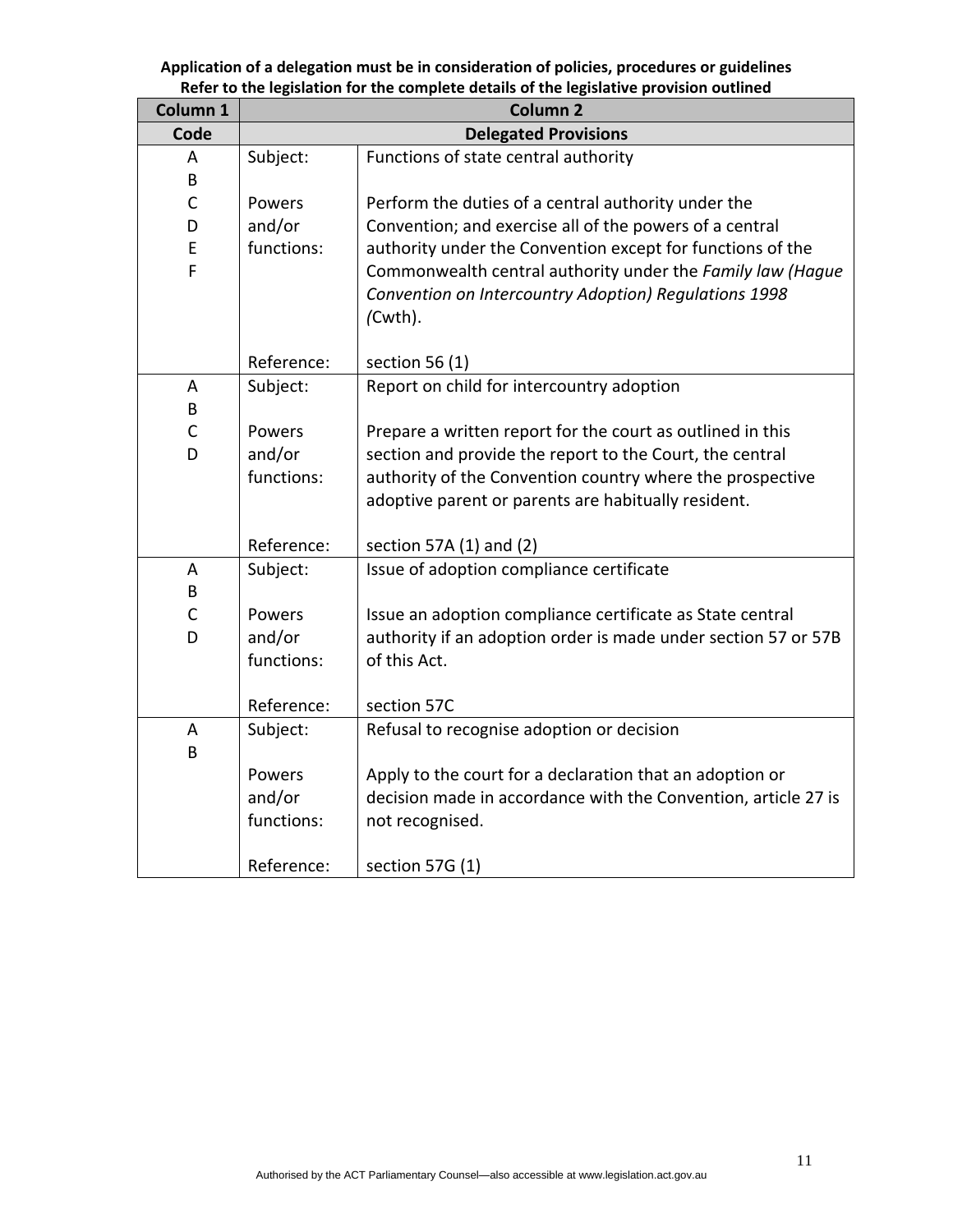| Column 1    | <b>Column 2</b>      |                                                                                                                          |  |
|-------------|----------------------|--------------------------------------------------------------------------------------------------------------------------|--|
| Code        |                      | <b>Delegated Provisions</b>                                                                                              |  |
| A           | Subject:             | Order terminating legal relationship between child or young                                                              |  |
| B           |                      | person and parents                                                                                                       |  |
| $\mathsf C$ |                      |                                                                                                                          |  |
|             | Powers               | Apply to the court, on behalf of an adoptive parent, for an                                                              |  |
|             | and/or<br>functions: | order that the adoption of the child or young person<br>terminates the legal relationship between the child and the      |  |
|             |                      | pre-adoption parents. Give written notice of the application to                                                          |  |
|             |                      | the central authority of the Convention country that granted                                                             |  |
|             |                      | the adoption.                                                                                                            |  |
|             |                      |                                                                                                                          |  |
|             | Reference:           | section 57H (2) and (3)                                                                                                  |  |
| A           | Subject:             | Records of adoptions                                                                                                     |  |
| В           |                      |                                                                                                                          |  |
| $\mathsf C$ | Power                | Maintain records in respect of each adoption negotiated or                                                               |  |
| D<br>E      | and/or<br>function:  | arranged by or for the director-general or given to the                                                                  |  |
| F           |                      | director-general.                                                                                                        |  |
| G           | Reference:           | section $61(1)$                                                                                                          |  |
| A           | Subject:             | Provision of information                                                                                                 |  |
| B           |                      |                                                                                                                          |  |
| $\mathsf C$ | Power                | Receive and determine if the applicant is entitled to access and                                                         |  |
| D           | and/or               | apply for information under this part of the Act. Provide                                                                |  |
| E           | function:            | information to an entitled applicant contained in records in the                                                         |  |
| F           |                      | possession or under the control of the director-general or<br>request a relevant authority to provide information to the |  |
|             |                      | director-general or the applicant if requested. If the                                                                   |  |
|             |                      | information is not contained in any records mentioned, make                                                              |  |
|             |                      | any enquiries that are reasonable in the circumstances of the                                                            |  |
|             |                      | case in an endeavour to obtain the information and on                                                                    |  |
|             |                      | obtaining, provide to the applicant.                                                                                     |  |
|             |                      |                                                                                                                          |  |
|             | Reference:           | section $62(1)$                                                                                                          |  |
| A<br>B      | Subject:             | <b>Medical Information</b>                                                                                               |  |
| C           | Power                | Disclose information that may be prejudicial to the physical or                                                          |  |
| D           | and/or               | mental wellbeing of the applicant to a medical practitioner                                                              |  |
| E           | function:            | nominated by the applicant and approved by the authority.                                                                |  |
| F           |                      |                                                                                                                          |  |
|             | Reference:           | section 65                                                                                                               |  |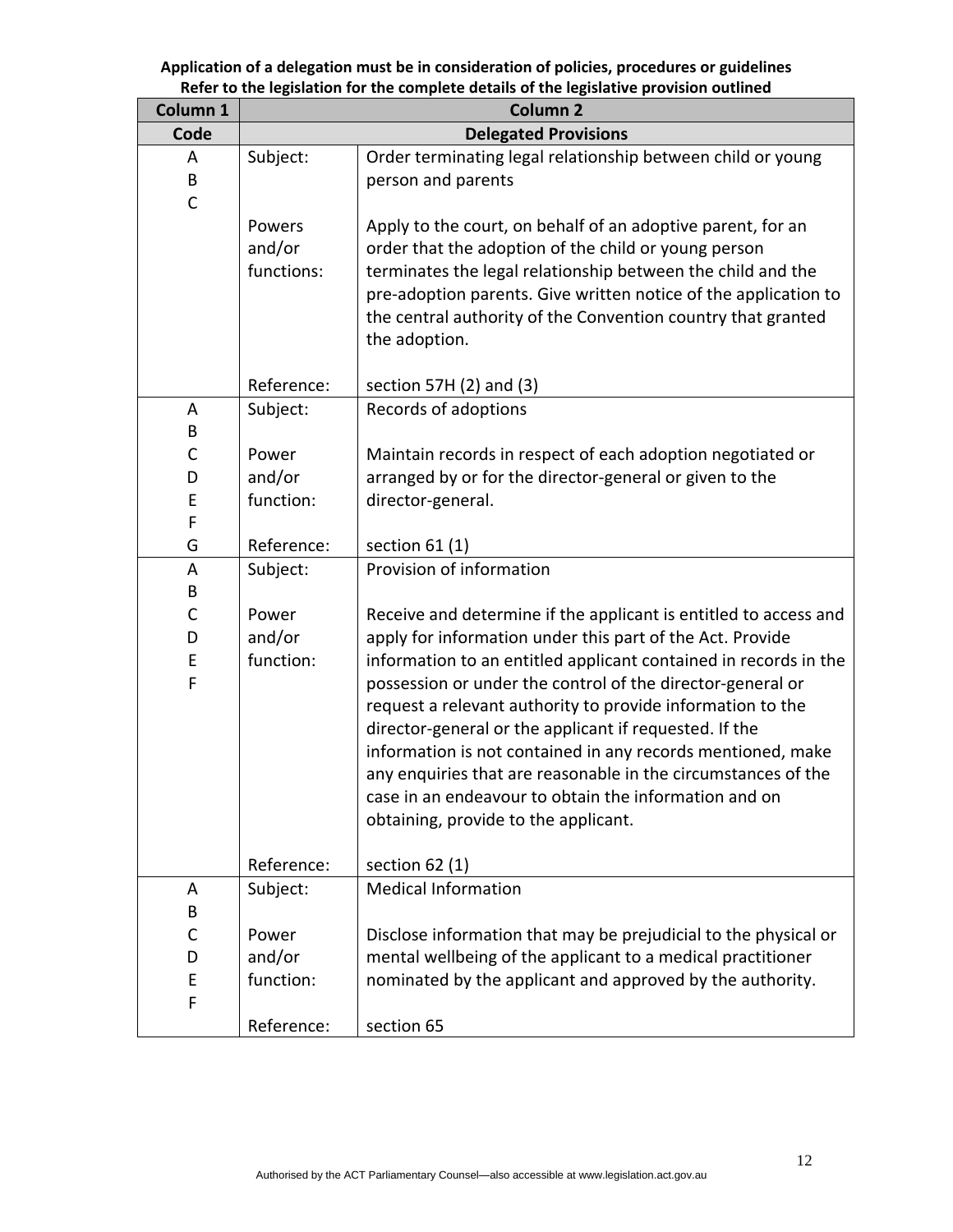| Column 1     |            | <b>Column 2</b>                                               |
|--------------|------------|---------------------------------------------------------------|
| Code         |            | <b>Delegated Provisions</b>                                   |
| A            | Subject:   | Recipient of application                                      |
| B            |            |                                                               |
| C            | Power      | Receive an application for information from an associated     |
| D            | and/or     | person or the registrar-general.                              |
| E            | function:  |                                                               |
| F            |            |                                                               |
| G            | Reference: | section 67 (1) (b) & (2)                                      |
| A            | Subject:   | Restriction on entitlement to apply                           |
| B            |            |                                                               |
| $\mathsf{C}$ | Power      | Satisfy the requirement that a person as identified in        |
| D            | and/or     | subsection 1-5 of this section is dead or the whereabouts of  |
| E            | function:  | the person could not with reasonable enquiries be ascertained |
| F            |            | to enable information to be provided. Withhold information    |
|              |            | from a birth parent as outlined in the Act.                   |
|              | Reference: | sections 68(6) and (7)                                        |
| A            | Subject:   | Assistance in obtaining approval                              |
| B            |            |                                                               |
| C            | Power      | Seek to obtain written approval from each person whose        |
| D            | and/or     | approval is required for the applicant (s67(2)) to receive    |
| E            | function:  | information.                                                  |
| F            |            |                                                               |
|              | Reference: | section 69                                                    |
| A            | Subject:   | Objection to contact - adoptions before Adoption Amendment    |
| B            |            | Act 2009 (No 2)                                               |
| $\mathsf C$  |            |                                                               |
| D            | Powers     | Receive a written objection or revocation to contact from an  |
| E            | and/or     | associated person as outlined in this section and enter the   |
| F            | functions: | particulars in the Contact Veto Register.                     |
|              |            |                                                               |
|              | Reference: | section 70 (2) & (3)                                          |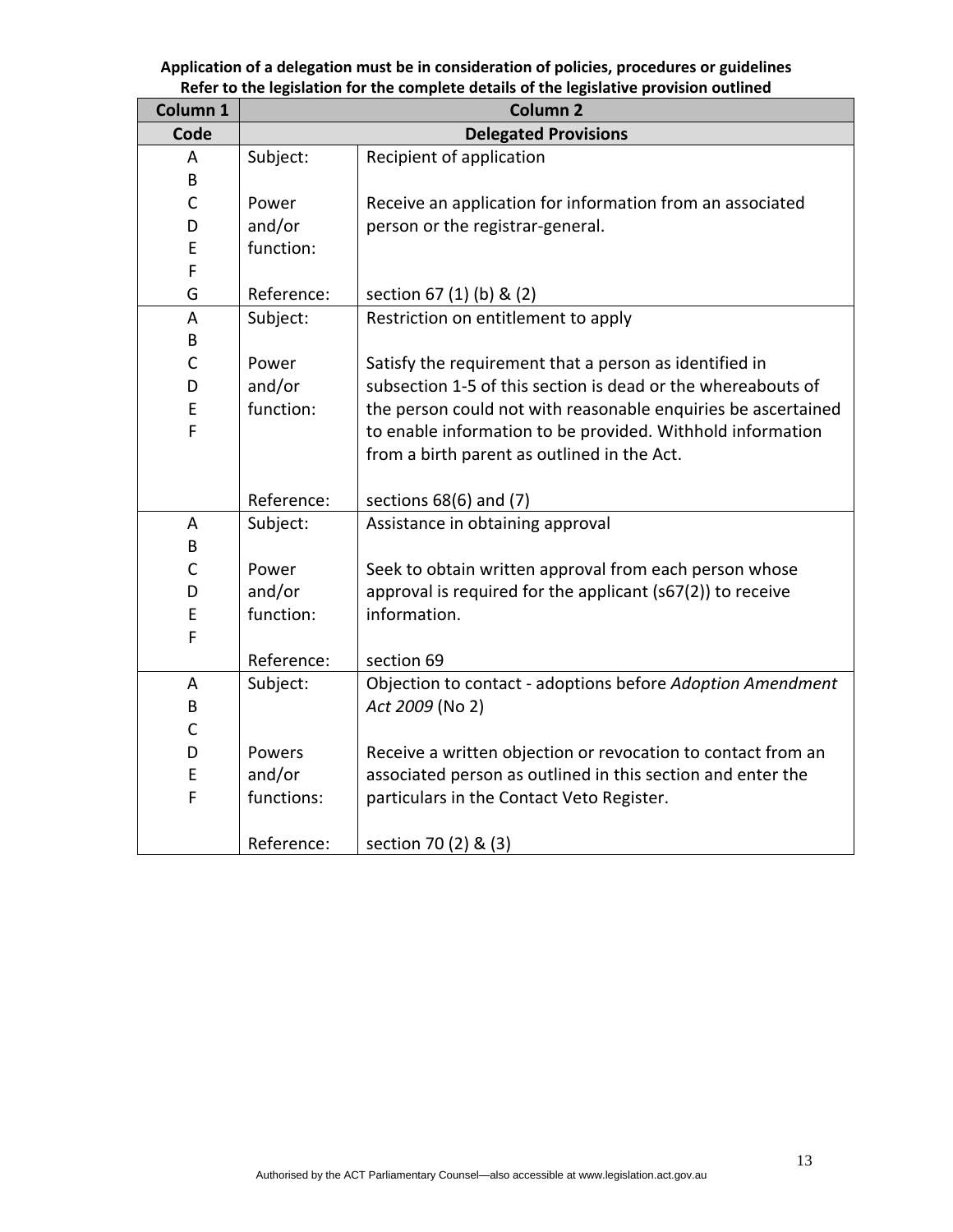| Column 1 | <b>Column 2</b>             |                                                                                                                                                                                                                                                                                                                                                                                                                                                                                                                                        |  |
|----------|-----------------------------|----------------------------------------------------------------------------------------------------------------------------------------------------------------------------------------------------------------------------------------------------------------------------------------------------------------------------------------------------------------------------------------------------------------------------------------------------------------------------------------------------------------------------------------|--|
| Code     | <b>Delegated Provisions</b> |                                                                                                                                                                                                                                                                                                                                                                                                                                                                                                                                        |  |
| A        | Subject:                    | <b>Counselling services</b>                                                                                                                                                                                                                                                                                                                                                                                                                                                                                                            |  |
| B        |                             |                                                                                                                                                                                                                                                                                                                                                                                                                                                                                                                                        |  |
| C        | Powers                      | Ensure that an applicant attends an interview with an                                                                                                                                                                                                                                                                                                                                                                                                                                                                                  |  |
| D        | and/or                      | approved counsellor if there is a Contact Veto in place before                                                                                                                                                                                                                                                                                                                                                                                                                                                                         |  |
| Ε        | functions:                  | information is released. Advise applicant in writing of a place                                                                                                                                                                                                                                                                                                                                                                                                                                                                        |  |
| F        |                             | or places at which counselling services are available and that<br>information cannot be supplied unless the applicant attends<br>an interview with an approved counsellor.<br>Dispense with counselling if satisfied that the adopted person<br>and another person referred to in the original birth certificate<br>relating to the adopted person have already exchanged<br>information that may identify the birth parent or a birth<br>relative of the adopted person.<br>Approve in writing a person as a counsellor for this Act. |  |
|          | Reference:                  | section 72                                                                                                                                                                                                                                                                                                                                                                                                                                                                                                                             |  |
| A        | Subject:                    | Declaration that contact not be attempted                                                                                                                                                                                                                                                                                                                                                                                                                                                                                              |  |
| B        |                             |                                                                                                                                                                                                                                                                                                                                                                                                                                                                                                                                        |  |
| C        | Power                       | Provide information to a person on the contact veto register                                                                                                                                                                                                                                                                                                                                                                                                                                                                           |  |
| D        | and/or                      | only if they have attended counselling (s72) and sign a                                                                                                                                                                                                                                                                                                                                                                                                                                                                                |  |
| E        | function:                   | declaration as outlined in the Act.                                                                                                                                                                                                                                                                                                                                                                                                                                                                                                    |  |
| F        |                             |                                                                                                                                                                                                                                                                                                                                                                                                                                                                                                                                        |  |
|          | Reference:                  | section 73                                                                                                                                                                                                                                                                                                                                                                                                                                                                                                                             |  |
| A        | Subject:                    | Birth details of adopted person born overseas                                                                                                                                                                                                                                                                                                                                                                                                                                                                                          |  |
| B        |                             |                                                                                                                                                                                                                                                                                                                                                                                                                                                                                                                                        |  |
| C        | Power                       | At the request of an adult adopted person born overseas and                                                                                                                                                                                                                                                                                                                                                                                                                                                                            |  |
| D        | and/or                      | brought to Australia for adoption in Australia, furnish a copy of                                                                                                                                                                                                                                                                                                                                                                                                                                                                      |  |
| E        | function:                   | his or her birth certificate and any other information available                                                                                                                                                                                                                                                                                                                                                                                                                                                                       |  |
| F        |                             | from the records of the appropriate authority in the person's                                                                                                                                                                                                                                                                                                                                                                                                                                                                          |  |
|          |                             | country of origin.                                                                                                                                                                                                                                                                                                                                                                                                                                                                                                                     |  |
|          | Reference:                  | section 74                                                                                                                                                                                                                                                                                                                                                                                                                                                                                                                             |  |
| A        | Subject:                    | Application to court in absence of consent                                                                                                                                                                                                                                                                                                                                                                                                                                                                                             |  |
| B        |                             |                                                                                                                                                                                                                                                                                                                                                                                                                                                                                                                                        |  |
| С        | Power                       | Investigate and prepare a report to the Court regarding an                                                                                                                                                                                                                                                                                                                                                                                                                                                                             |  |
| D        | and/or                      | application under this section of the Act.                                                                                                                                                                                                                                                                                                                                                                                                                                                                                             |  |
|          | function:                   |                                                                                                                                                                                                                                                                                                                                                                                                                                                                                                                                        |  |
|          | Reference:                  | section 75(2)                                                                                                                                                                                                                                                                                                                                                                                                                                                                                                                          |  |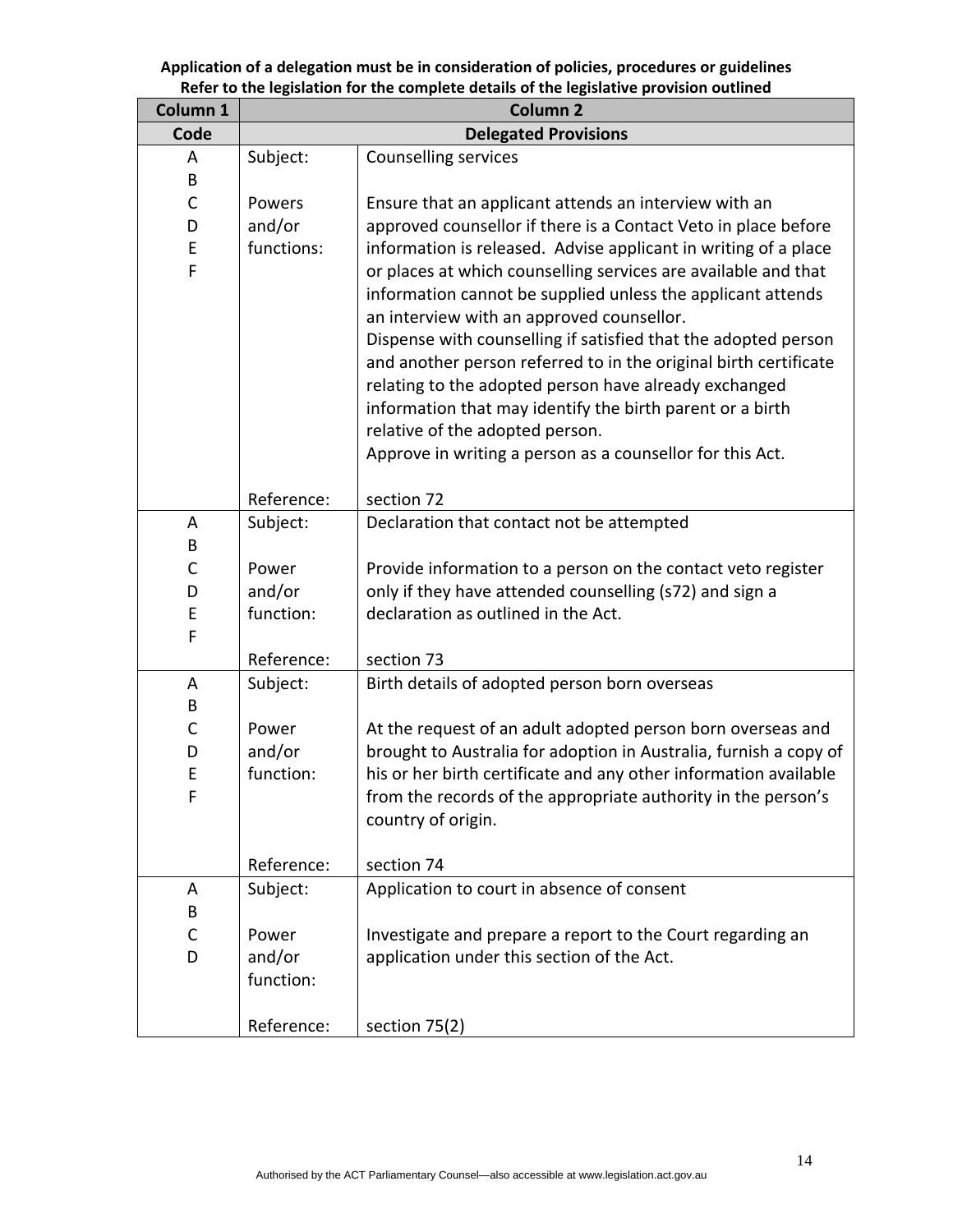| Column 1    | <b>Column 2</b>             |                                                                |  |
|-------------|-----------------------------|----------------------------------------------------------------|--|
| Code        | <b>Delegated Provisions</b> |                                                                |  |
| A           | Subject:                    | Other person's right to information                            |  |
| B           |                             |                                                                |  |
| $\mathsf C$ | Power                       | Prepare a report accompanying an application to the Court for  |  |
| D           | and/or                      | information under this section of the Act.                     |  |
|             | function:                   |                                                                |  |
|             |                             |                                                                |  |
|             | Reference:                  | section 76 (2)                                                 |  |
| A           | Subject:                    | <b>Family Information Service</b>                              |  |
| B           |                             |                                                                |  |
| C           | Power                       | Responsible for the administration of the family information   |  |
| D           | and/or                      | service in accordance with the functions outlined in this      |  |
| E           | function:                   | section of the Act.                                            |  |
| F           |                             |                                                                |  |
|             |                             |                                                                |  |
|             | Reference:                  | section 77(2)                                                  |  |
| A           | Subject:                    | <b>Adoption Information Register</b>                           |  |
| B           |                             |                                                                |  |
| C           | Power                       | Establish and maintain an Adoption Information Register in     |  |
| D           | and/or                      | accordance with the requirements of the Act. Amend or          |  |
| E           | function:                   | cancel an entry related to a person upon their written request |  |
| F           |                             | and in accordance with the Act.                                |  |
| G           |                             |                                                                |  |
|             | Reference:                  | section 78                                                     |  |
| A           | Subject:                    | <b>Contact Veto Register</b>                                   |  |
| В           |                             |                                                                |  |
| C           | Power                       | Establish and maintain a Contact Veto Register in accordance   |  |
| D           | and/or                      | with the requirements of the Act.                              |  |
| E           | function:                   |                                                                |  |
| F<br>G      | Reference:                  | section 79                                                     |  |
|             |                             | <b>Reunion Information Register</b>                            |  |
| А<br>B      | Subject:                    |                                                                |  |
| C           | Power                       | Establish a Reunion Information Register in accordance with    |  |
| D           | and/or                      | the requirements of the Act.                                   |  |
| E           | function:                   |                                                                |  |
| F           |                             |                                                                |  |
| G           | Reference:                  | section 80                                                     |  |
|             |                             |                                                                |  |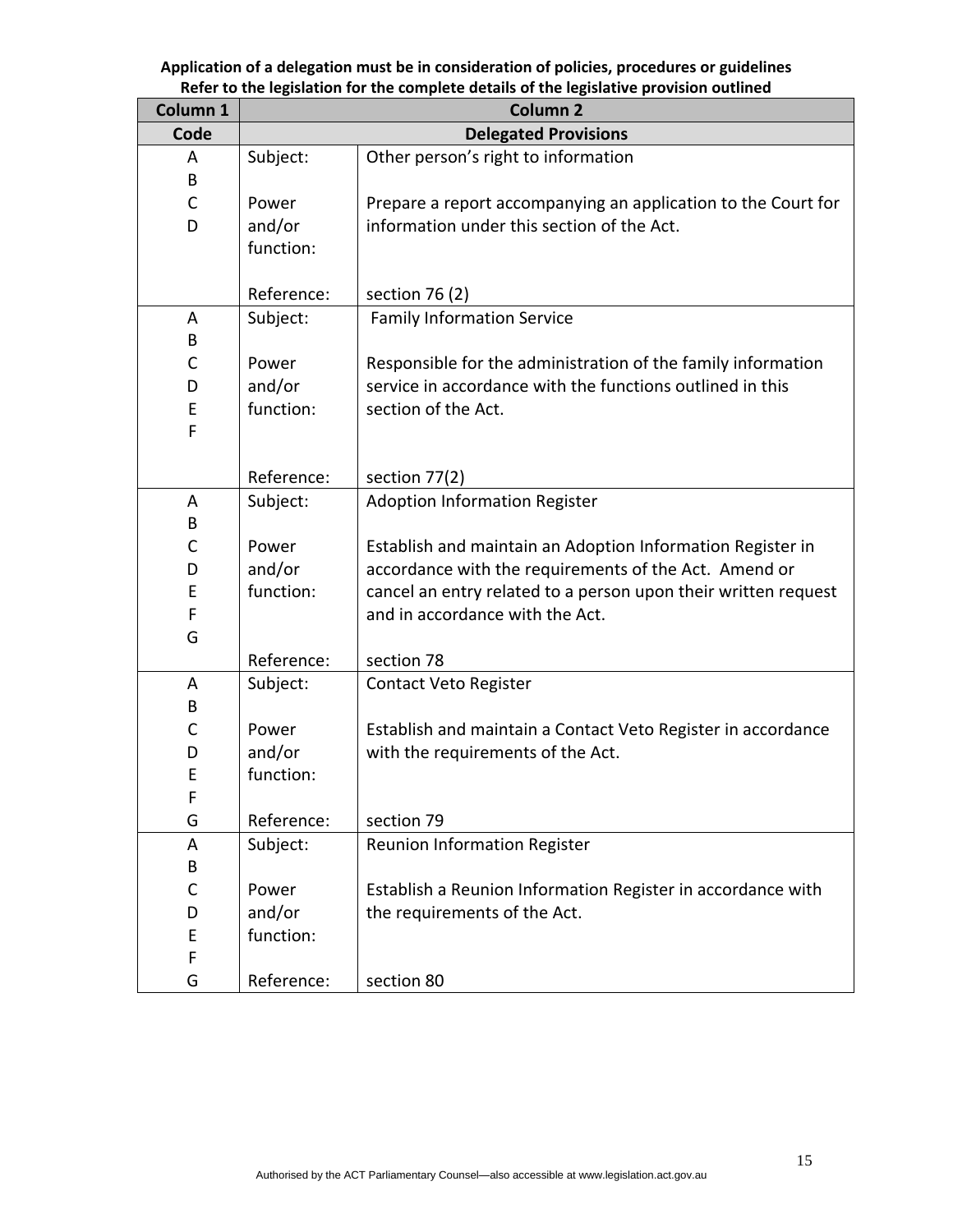| Column 1    | <b>Column 2</b> |                                                                   |  |  |
|-------------|-----------------|-------------------------------------------------------------------|--|--|
| Code        |                 | <b>Delegated Provisions</b>                                       |  |  |
| This power  | Subject:        | Application for approval                                          |  |  |
| remains     |                 |                                                                   |  |  |
| with the    | Power           | Receive a written application from a charitable organisation      |  |  |
| director-   | and/or          | desiring to conduct negotiations and make arrangements for        |  |  |
| general     | function:       | the adoption of children and young people for approval as a       |  |  |
|             |                 | private adoption agency.                                          |  |  |
|             | Reference:      | section $81(1)$                                                   |  |  |
| This power  | Subject:        | Grant or refusal of approval                                      |  |  |
| remains     |                 |                                                                   |  |  |
| with the    | Power           | Grant or refuse to grant an approval to an application made       |  |  |
| director-   | and/or          | under s81.                                                        |  |  |
| general     | function:       |                                                                   |  |  |
|             |                 |                                                                   |  |  |
|             | Reference:      | section 82                                                        |  |  |
| A           | Subject:        | Change in principal officer                                       |  |  |
| В           | Power           | Receive written notification of a change of principal officer for |  |  |
|             | and/or          | a private adoption agency.                                        |  |  |
|             | function:       |                                                                   |  |  |
|             |                 |                                                                   |  |  |
|             | Reference:      | section $83(1)(b)$                                                |  |  |
| This power  | Subject:        | Revocation or suspension of approval                              |  |  |
| remains     |                 |                                                                   |  |  |
| with the    | Power           | By written notice served on the principal officer of a private    |  |  |
| director-   | and/or          | adoption agency, revoke or suspend the approval of the            |  |  |
| general     | function:       | agency under this part and in accordance with this section.       |  |  |
|             | Reference:      | section 85                                                        |  |  |
| A           | Subject:        | Effect of cessation of approved agency                            |  |  |
| В           |                 |                                                                   |  |  |
| $\mathsf C$ | Powers          | Receive all records and other documents from a charitable         |  |  |
| D           | and/or          | organisation that has ceased to be a private adoption agency,     |  |  |
|             | functions:      | assume guardianship for a child or young person for whom the      |  |  |
|             |                 | principal officer of the organisation was the guardian; and       |  |  |
|             |                 | continue any negotiations or arrangements being undertaken        |  |  |
|             |                 | by the organisation immediately before the cessation of the       |  |  |
|             |                 | service.                                                          |  |  |
|             |                 |                                                                   |  |  |
|             | Reference:      | section 86                                                        |  |  |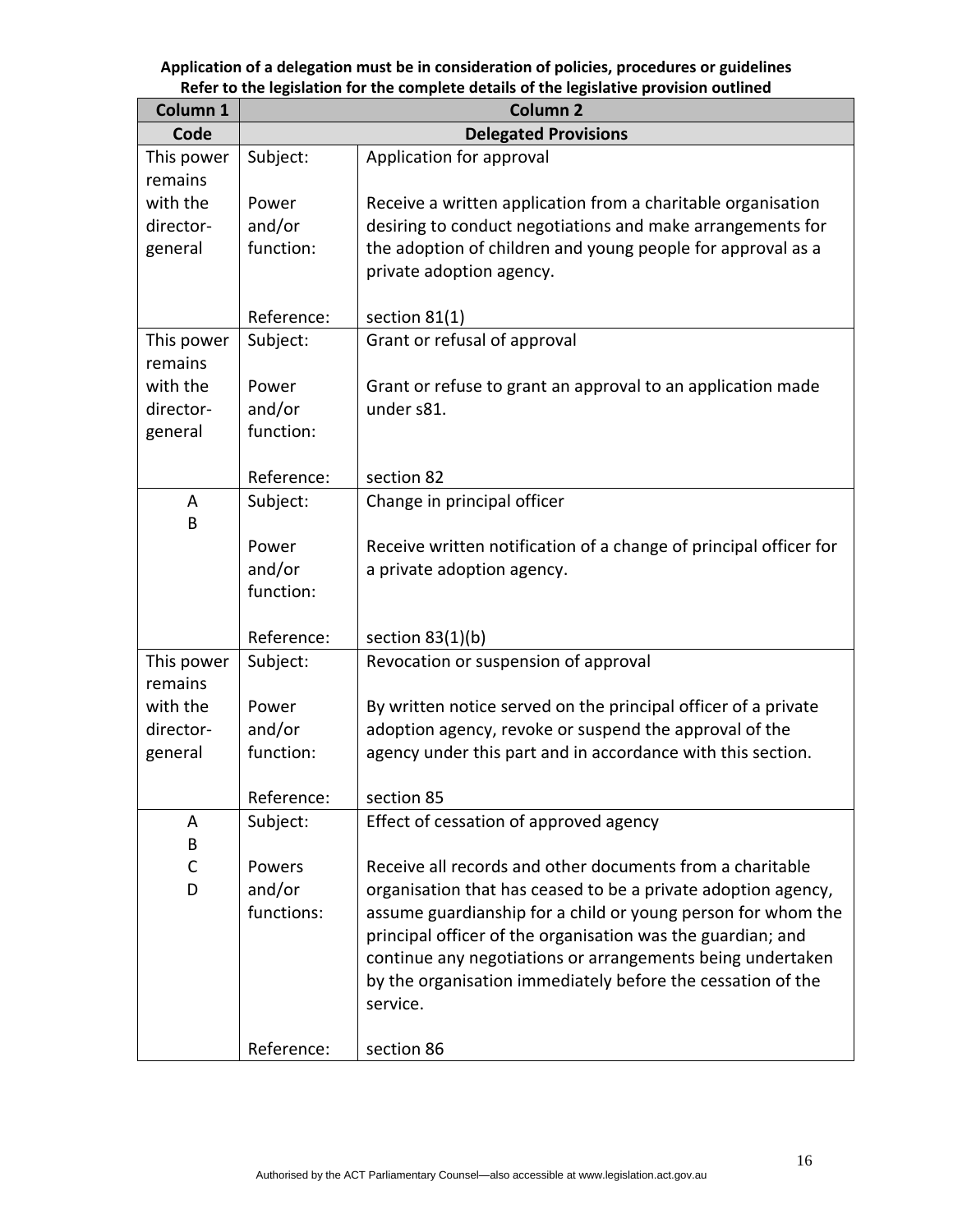| Column 1     | Column <sub>2</sub> |                                                                 |  |  |
|--------------|---------------------|-----------------------------------------------------------------|--|--|
| Code         |                     | <b>Delegated Provisions</b>                                     |  |  |
| A            | Subject:            | Approval of communications                                      |  |  |
| B            |                     |                                                                 |  |  |
| $\mathsf{C}$ | Power               | Provide approval to communication for section 91 (b) in         |  |  |
| D            | and/or              | accordance with requirements of the Act.                        |  |  |
| E            | function:           |                                                                 |  |  |
| F            |                     |                                                                 |  |  |
|              | Reference:          | section 92                                                      |  |  |
| A            | Subject:            | Director-general's Report for Prosecution                       |  |  |
| B            |                     |                                                                 |  |  |
| C            | Power               | Provide a written report to the Court about the circumstances   |  |  |
| D            | and/or              | of the alleged communication in proceedings for an offence      |  |  |
|              | function:           | against s91 (b).                                                |  |  |
|              |                     |                                                                 |  |  |
|              | Reference:          | section 93                                                      |  |  |
| A            | Subject:            | Payments in consideration of adoptions etc                      |  |  |
| B            |                     |                                                                 |  |  |
|              | Power               | Authorise a payment or reward concerning an adoption as         |  |  |
|              | and/or              | outlined in this section.                                       |  |  |
|              | function:           |                                                                 |  |  |
|              |                     |                                                                 |  |  |
|              | Reference:          | section $94(2)(b)$ and (c)                                      |  |  |
| A            | Subject:            | Reviewable decision notices                                     |  |  |
| В            |                     |                                                                 |  |  |
| C            | Power               | Provide a reviewable decision notice to the relevant person in  |  |  |
| D            | and/or              | accordance with this section and prescribed by regulation in    |  |  |
|              | function:           | relation to this decision. If a child or young person is        |  |  |
|              |                     | prescribed by regulation, consider if appropriate to give the   |  |  |
|              |                     | notice to the child or young person having regard to the child  |  |  |
|              |                     | or young person's age.                                          |  |  |
|              |                     |                                                                 |  |  |
|              | Reference:          | section 103                                                     |  |  |
| A            | Subject:            | Notification to parents                                         |  |  |
| В            |                     |                                                                 |  |  |
| C            | Power               | Notify in writing a birth parent of matters as outlined in this |  |  |
| D            | and/or              | section of the Act.                                             |  |  |
| E            | function:           |                                                                 |  |  |
| F            |                     |                                                                 |  |  |
|              | Reference:          | section 108                                                     |  |  |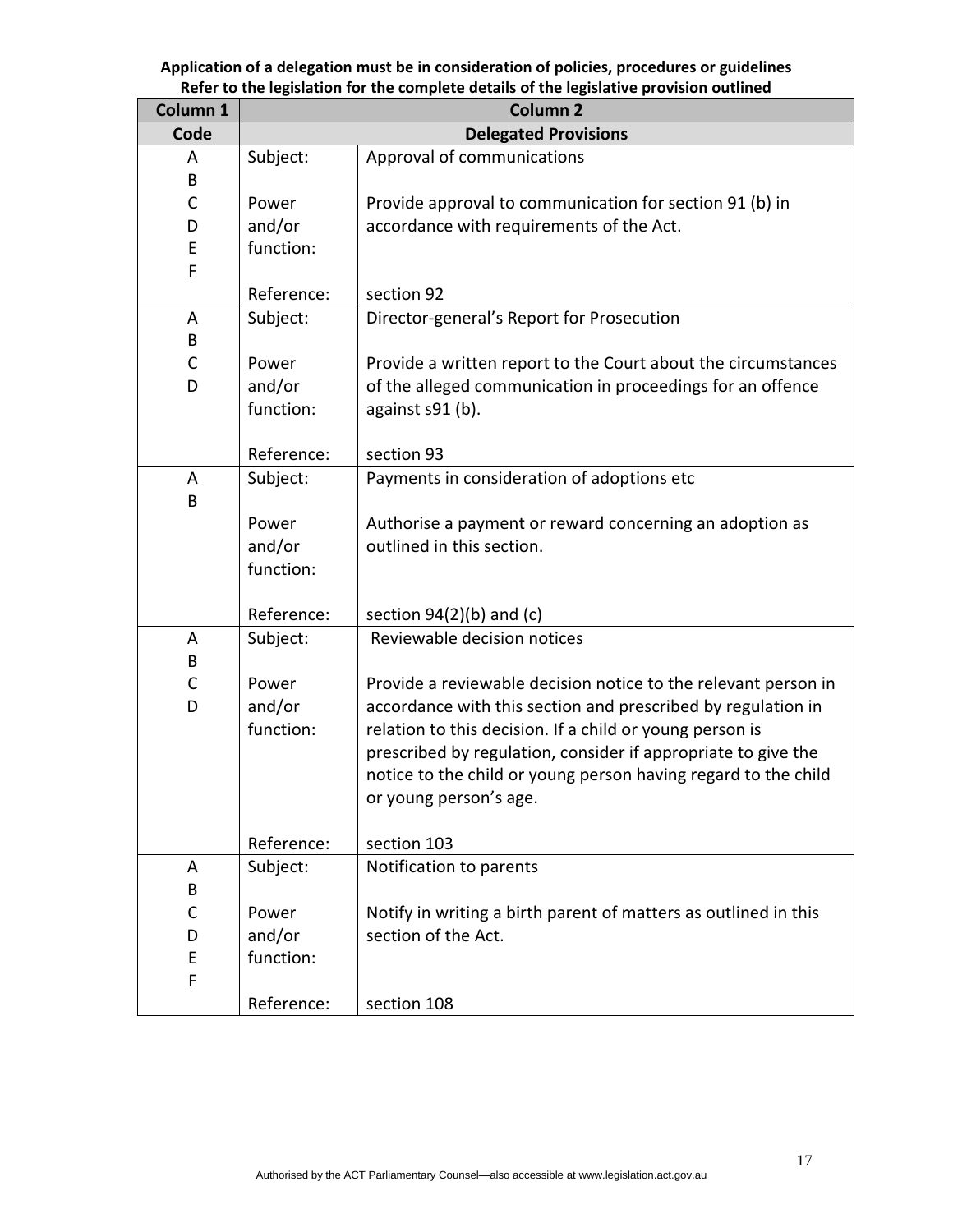| Column 1     | <b>Column 2</b>             |                                                                 |  |
|--------------|-----------------------------|-----------------------------------------------------------------|--|
| Code         | <b>Delegated Provisions</b> |                                                                 |  |
| A            | Subject:                    | Financial support of adopted children and young people          |  |
| B            |                             |                                                                 |  |
|              | Power                       | May provide financial support to the adoptive parents of the    |  |
|              | and/or                      | child or young person in circumstances as outlined in this      |  |
|              | function:                   | section and review the support provided every 12 months.        |  |
|              |                             |                                                                 |  |
|              | Reference:                  | section 108A (2) and (3)                                        |  |
| A            | Subject:                    | Director General may appear at hearings                         |  |
| B            |                             |                                                                 |  |
| $\mathsf{C}$ | Power                       | Appear at a hearing of the proceedings of an application for an |  |
| D            | and/or                      | adoption order, address the court and call, examine and cross   |  |
| E            | function:                   | examine witnesses.                                              |  |
| F            |                             |                                                                 |  |
| н            | Reference:                  | section 115                                                     |  |